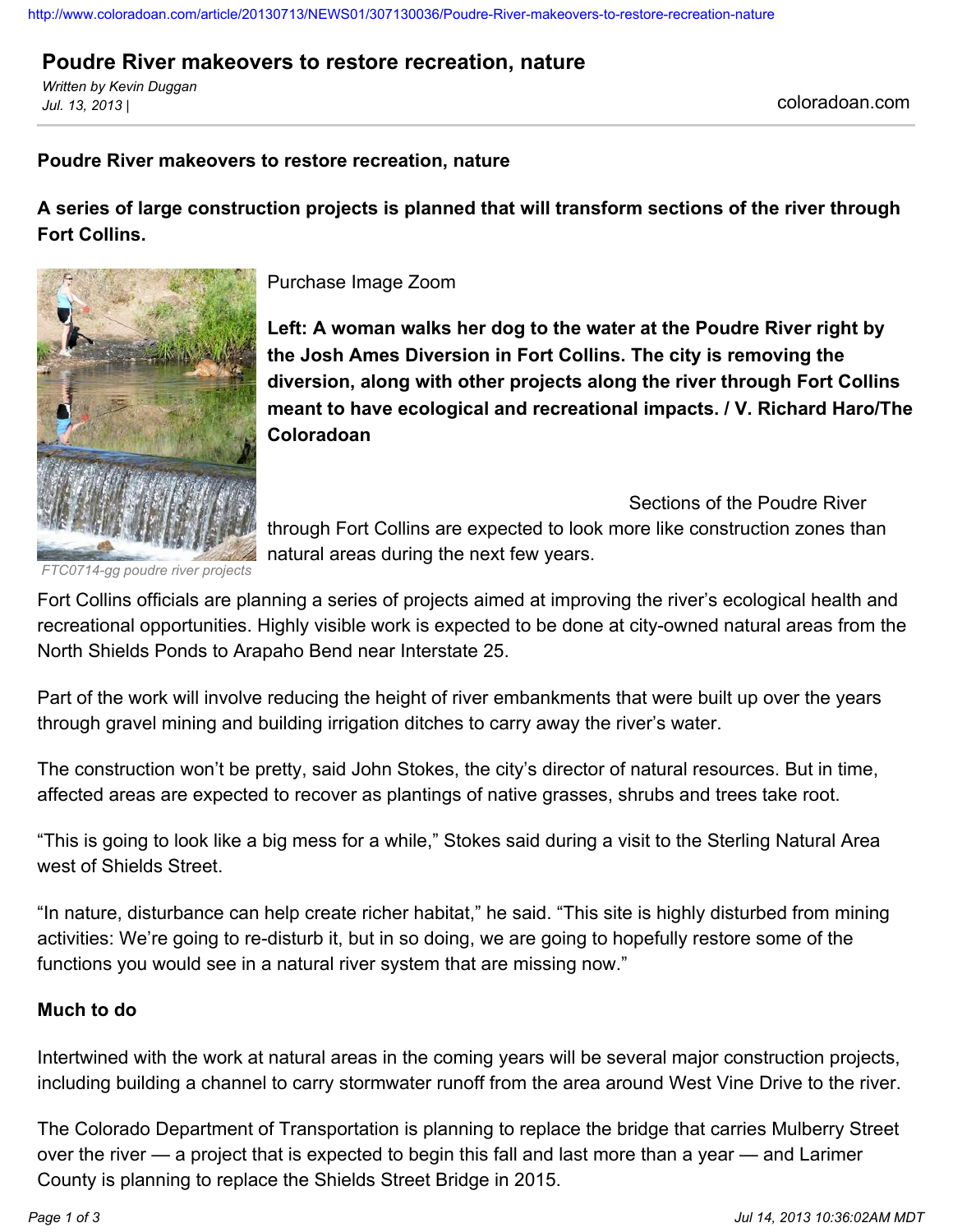City departments including natural areas, parks and utilities are coordinating their projects with the other entities to ensure they proceed as efficiently and effectively as possible, Stokes said.

When the Shields Street Bridge work is done, for example, pedestrian access to the river and parking areas will be reconfigured to improve safety.

Restoring and supporting the river's ecology is a major thrust of projects planned at the city's natural areas, Stokes said. But so is enhancing the recreational experiences of residents who bike, walk, fish, watch wildlife and float along the river.

The popular Poudre River Trail will be redesigned and moved in places, including the former site of the Link-n-Greens golf course, where Woodward Inc. is planning to build its world headquarters.

Woodward has donated 31 acres of the 101-acre site to the city for a natural area. The construction site is expected to be fenced off soon with grading work expected to begin in August, said Rick Bachand, environmental program manager for the Natural Areas Department.

By this time next year, about 95 percent of the work in the natural area along the riverbank is expected to be complete, he said. The area along the river will look different than it does now.

The embankment will be lower, allowing the river to spread out during times of high flow and reclaim part of its ecological floodplain. The water would nourish riparian wetlands and a variety of plant life, such as cottonwood forests.

"The goal is to promote biodiversity and habitat availability," Bachand said.

The city's efforts to rehabilitate the river corridor are welcome, stated Gary Wockner, director of the advocacy group Save the Poudre, in an email to the Coloradoan.

"The Poudre River through town has been neglected for far too long: The city's vision for natural habitat restoration is definitely headed in the right direction," he said. "Save the Poudre believes that if more people appreciate and enjoy the river in ecological respectful ways, it will lead to more long-term protection for the river.

"People protect and defend what they love."

Extensive embankment work also is planned at the Sterling Natural Area. Material heaped along the river decades ago will be used to fill in part of Sterling Pond, which is a former gravel pit, to create habitat.

The work is expected to begin this winter if permits can be obtained from regulatory entities including the U.S. Army Corps of Engineers and the Federal Emergency Management Agency, Stokes said.

At the same time, a massive concrete diversion built to supply the Josh Ames Ditch, which no longer carries irrigation water, will be removed or modified. The structure stretches across river; its drop of roughly 5 feet prevents fish and insects from moving upstream.

"It backs water up and drops sediment out," Stokes said. "That is not a good thing for aquatic life."